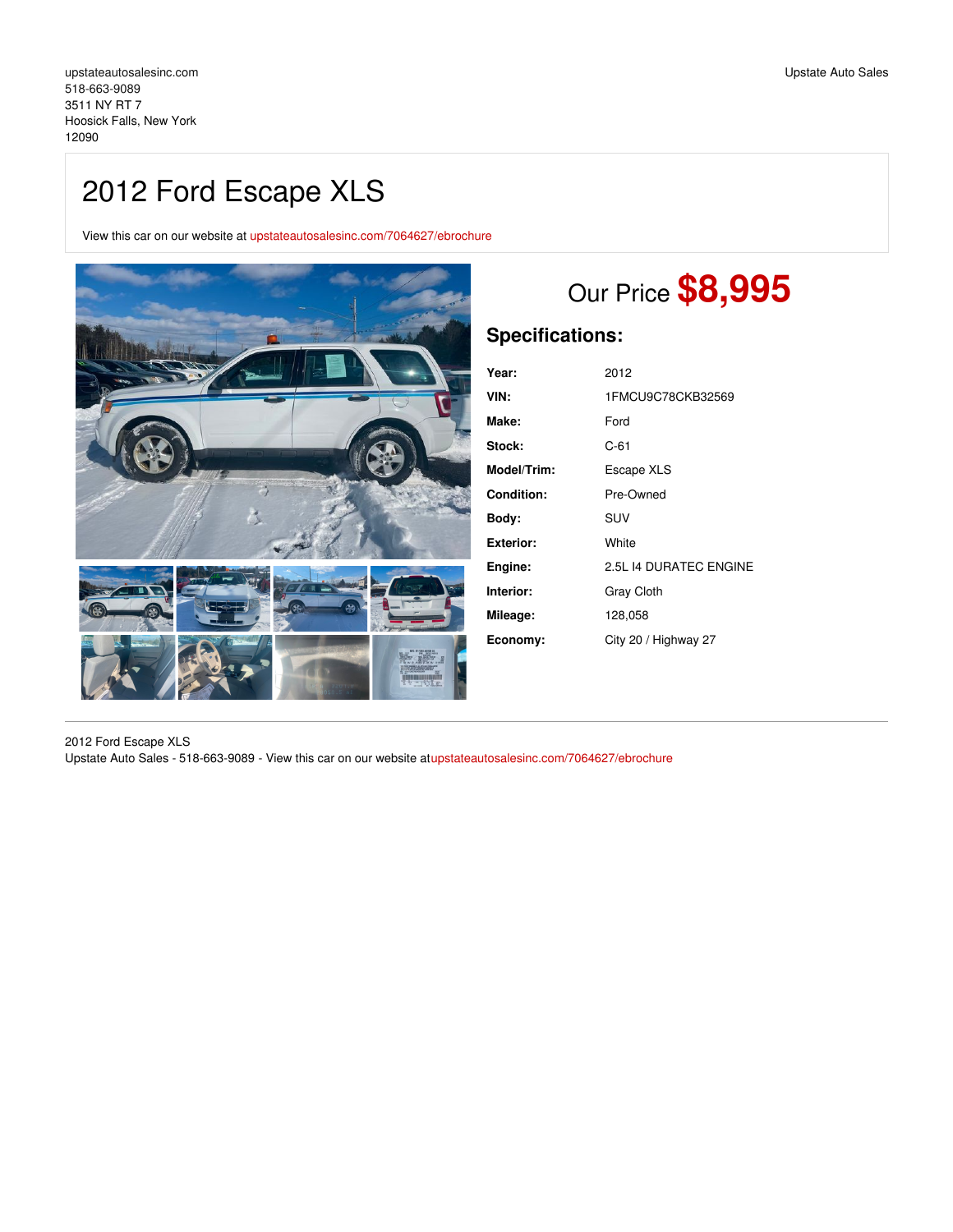

2012 Ford Escape XLS Upstate Auto Sales - 518-663-9089 - View this car on our website a[tupstateautosalesinc.com/7064627/ebrochure](https://upstateautosalesinc.com/vehicle/7064627/2012-ford-escape-xls-hoosick-falls-new-york-12090/7064627/ebrochure)